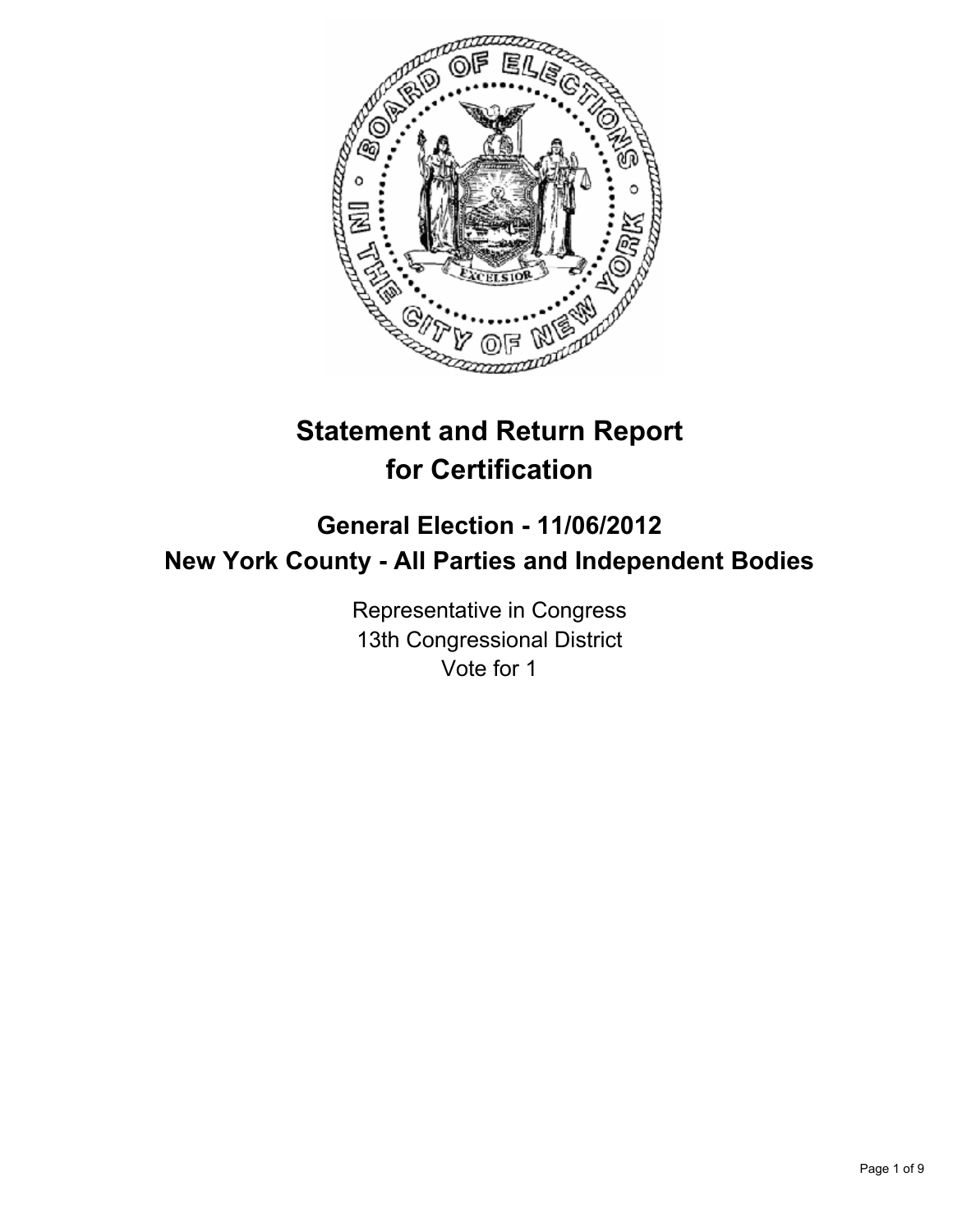

| <b>PUBLIC COUNTER</b>                                    | 31,362       |
|----------------------------------------------------------|--------------|
| <b>EMERGENCY</b>                                         | 123          |
| ABSENTEE/MILITARY                                        | 665          |
| <b>FEDERAL</b>                                           | 113          |
| SPECIAL PRESIDENTIAL                                     | 0            |
| <b>AFFIDAVIT</b>                                         | 4,413        |
| <b>Total Ballots</b>                                     | 36,676       |
| Less - Inapplicable Federal/Special Presidential Ballots | 0            |
| <b>Total Applicable Ballots</b>                          | 36,676       |
| CHARLES B. RANGEL (DEMOCRATIC)                           | 26,309       |
| CRAIG SCHLEY (REPUBLICAN)                                | 1,454        |
| CHARLES B. RANGEL (WORKING FAMILIES)                     | 598          |
| DEBORAH O. LIATOS (SOCIALIST WORKER)                     | 687          |
| ADRIANO ESPAILLAT (WRITE-IN)                             | 2            |
| ALICE B. LEVY (WRITE-IN)                                 | 1            |
| ALTON H. MADDOX (WRITE-IN)                               | $\mathbf{1}$ |
| ALVIS CHRISTIAN (WRITE-IN)                               | $\mathbf{1}$ |
| ANGELA DAVIS (WRITE-IN)                                  | $\mathbf{1}$ |
| <b>BRADEDA BENSIEY (WRITE-IN)</b>                        | $\mathbf{1}$ |
| CLIFTON ADRO HYDE (WRITE-IN)                             | $\mathbf{1}$ |
| <b>DENNIS BROWN (WRITE-IN)</b>                           | $\mathbf{1}$ |
| JACK PERCELAY (WRITE-IN)                                 | 1            |
| JOSEPH HENSON (WRITE-IN)                                 | 1            |
| NELLIE HESTER BAILEY (WRITE-IN)                          | 1            |
| UNATTRIBUTABLE WRITE-IN (WRITE-IN)                       | 3            |
| <b>Total Votes</b>                                       | 29,063       |
| Unrecorded                                               | 7,613        |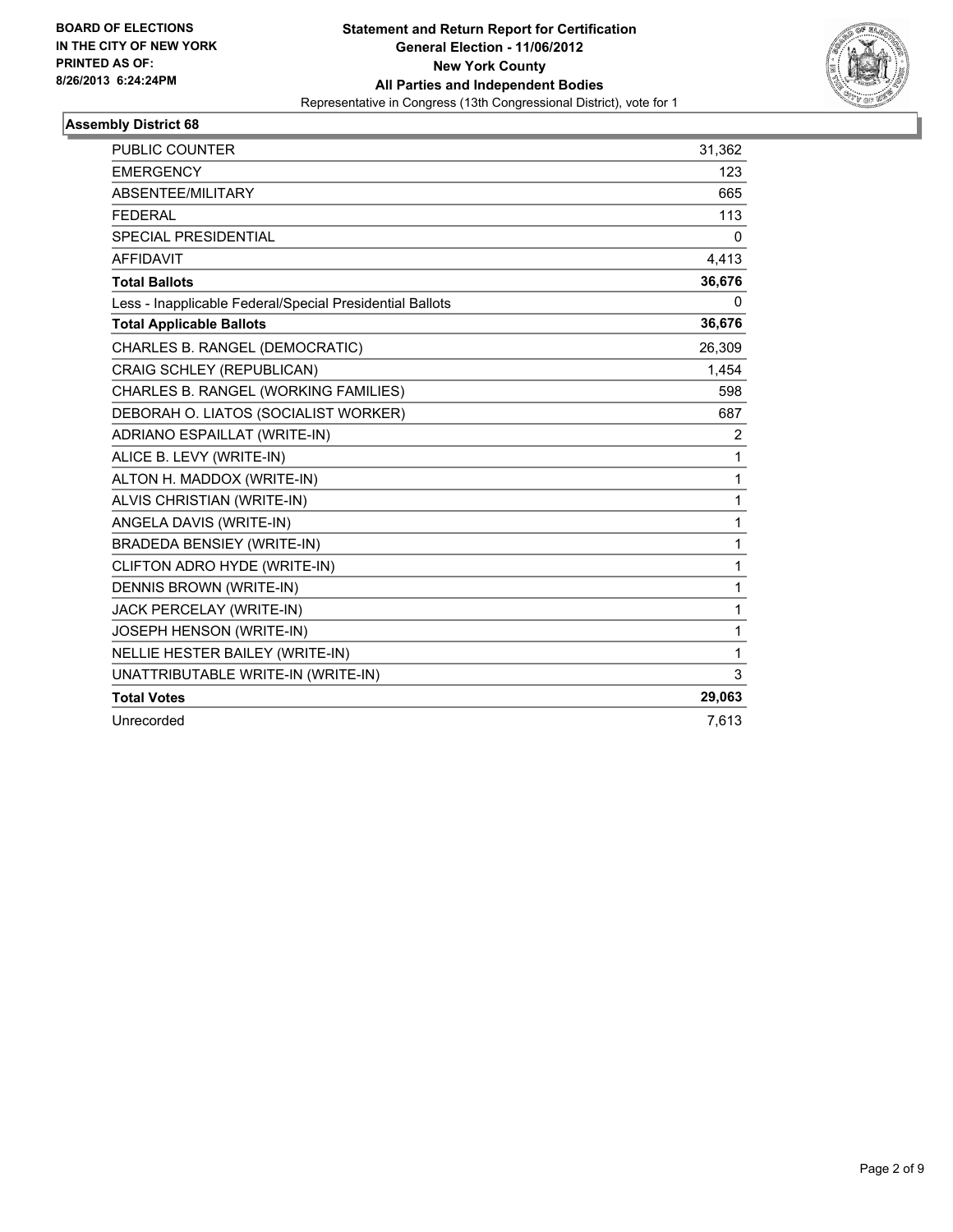

| <b>PUBLIC COUNTER</b>                                    | 11,477         |
|----------------------------------------------------------|----------------|
| <b>EMERGENCY</b>                                         | 0              |
| ABSENTEE/MILITARY                                        | 308            |
| <b>FEDERAL</b>                                           | 130            |
| <b>SPECIAL PRESIDENTIAL</b>                              | 0              |
| <b>AFFIDAVIT</b>                                         | 925            |
| <b>Total Ballots</b>                                     | 12,840         |
| Less - Inapplicable Federal/Special Presidential Ballots | 0              |
| <b>Total Applicable Ballots</b>                          | 12,840         |
| CHARLES B. RANGEL (DEMOCRATIC)                           | 9,459          |
| CRAIG SCHLEY (REPUBLICAN)                                | 711            |
| CHARLES B. RANGEL (WORKING FAMILIES)                     | 325            |
| DEBORAH O. LIATOS (SOCIALIST WORKER)                     | 377            |
| ADRIANO ESPAILLAT (WRITE-IN)                             | 5              |
| CORNELIUS COOPER (WRITE-IN)                              | 1              |
| EDMUND RANDOLPH HARRISON (WRITE-IN)                      | $\overline{2}$ |
| <b>GLENN GOLUB (WRITE-IN)</b>                            | 1              |
| JAIME HARBENSON (WRITE-IN)                               | 1              |
| JERROLD L. NADLER (WRITE-IN)                             | $\overline{2}$ |
| JOSE E. SERRANO (WRITE-IN)                               | 1              |
| PAUL RYAN (WRITE-IN)                                     | $\overline{2}$ |
| UNATTRIBUTABLE WRITE-IN (WRITE-IN)                       | 5              |
| <b>Total Votes</b>                                       | 10,892         |
| Unrecorded                                               | 1.948          |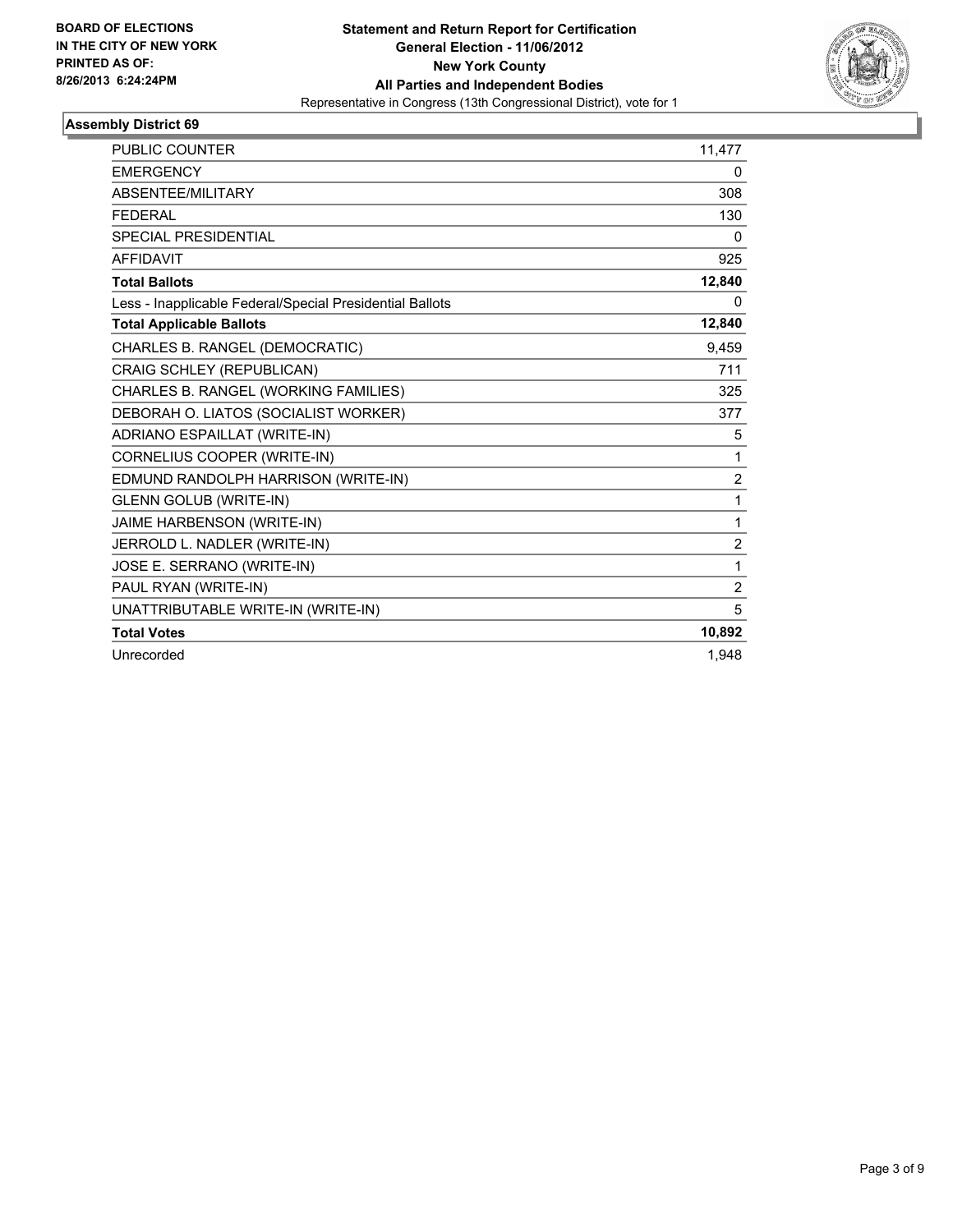

| <b>PUBLIC COUNTER</b>                                    | 41,653       |
|----------------------------------------------------------|--------------|
| <b>EMERGENCY</b>                                         | 1,312        |
| ABSENTEE/MILITARY                                        | 1,332        |
| <b>FEDERAL</b>                                           | 258          |
| SPECIAL PRESIDENTIAL                                     | 0            |
| AFFIDAVIT                                                | 5,520        |
| <b>Total Ballots</b>                                     | 50,075       |
| Less - Inapplicable Federal/Special Presidential Ballots | 0            |
| <b>Total Applicable Ballots</b>                          | 50,075       |
| CHARLES B. RANGEL (DEMOCRATIC)                           | 38,409       |
| CRAIG SCHLEY (REPUBLICAN)                                | 1,854        |
| CHARLES B. RANGEL (WORKING FAMILIES)                     | 929          |
| DEBORAH O. LIATOS (SOCIALIST WORKER)                     | 1,362        |
| ADAM TYRRELL (WRITE-IN)                                  | 1            |
| ADRIANO ESPAILLAT (WRITE-IN)                             | 2            |
| ADRIANO ESPAILLET (WRITE-IN)                             | 1            |
| ANTONIO VITTER (WRITE-IN)                                | 1            |
| AUBREY ARCANGEL (WRITE-IN)                               | 2            |
| BILL CLINTON (WRITE-IN)                                  | 1            |
| <b>BRIAN HIGGINS (WRITE-IN)</b>                          | $\mathbf{1}$ |
| BRIAN LUNA (WRITE-IN)                                    | 1            |
| CLYDE WILLIAMS (WRITE-IN)                                | 5            |
| DENISE JOHN (WRITE-IN)                                   | 1            |
| JOHN AUDENT (WRITE-IN)                                   | 1            |
| JOHN BROWN (WRITE-IN)                                    | 2            |
| JOSE E. SERRANO (WRITE-IN)                               | 9            |
| JOSEPH CROWLEY (WRITE-IN)                                | 1            |
| KEITH WRIGHT (WRITE-IN)                                  | 1            |
| KIM NICHOLS (WRITE-IN)                                   | 1            |
| KYLE MANSON (WRITE-IN)                                   | 1            |
| LEONARDO MEDINA (WRITE-IN)                               | 1            |
| LISA RENEE KYLE (WRITE-IN)                               | 1            |
| LONDON DAIS (WRITE-IN)                                   | 1            |
| MANUEL MENDEZ (WRITE-IN)                                 | 1            |
| MICHAEL HOGAN (WRITE-IN)                                 | 1            |
| MONICA L ATUSO (WRITE-IN)                                | 1            |
| PETER ERIC EICHENBAUM (WRITE-IN)                         | 1            |
| SAM HODGE (WRITE-IN)                                     | 1            |
| SHOUQIAN SHI (WRITE-IN)                                  | 1            |
| TOBY TIKTINSKY (WRITE-IN)                                | 1            |
| TWANA ADAMS (WRITE-IN)                                   | 1            |
| UNATTRIBUTABLE WRITE-IN (WRITE-IN)                       | 16           |
| WILLIAM H. BUGRESS III (WRITE-IN)                        | 1            |
| <b>Total Votes</b>                                       | 42,614       |
| Unrecorded                                               | 7,461        |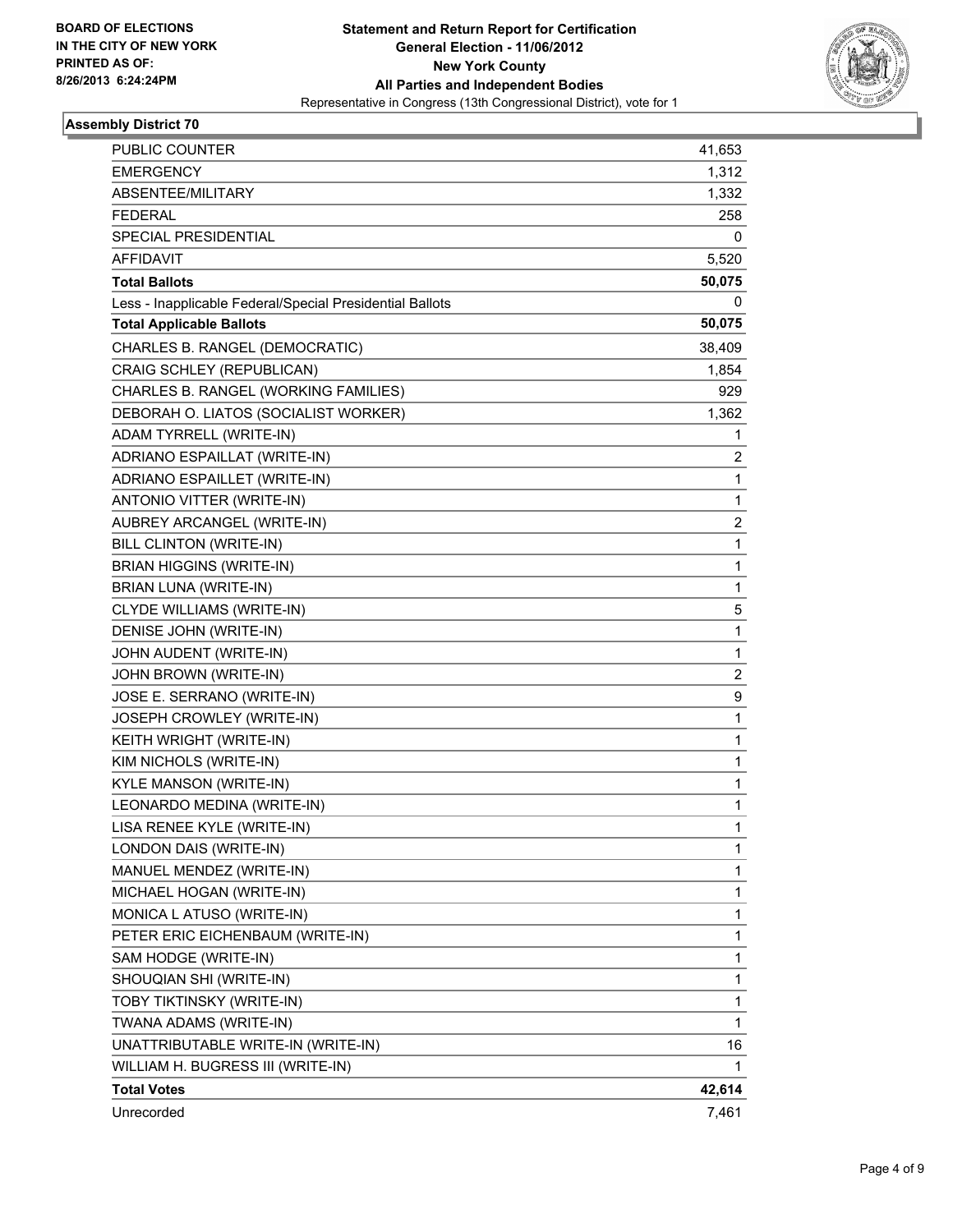

| PUBLIC COUNTER                                           | 42,054 |
|----------------------------------------------------------|--------|
| <b>EMERGENCY</b>                                         | 57     |
| ABSENTEE/MILITARY                                        | 1,060  |
| <b>FEDERAL</b>                                           | 379    |
| SPECIAL PRESIDENTIAL                                     | 0      |
| AFFIDAVIT                                                | 4,588  |
| <b>Total Ballots</b>                                     | 48,138 |
| Less - Inapplicable Federal/Special Presidential Ballots | 0      |
| <b>Total Applicable Ballots</b>                          | 48,138 |
| CHARLES B. RANGEL (DEMOCRATIC)                           | 34,834 |
| CRAIG SCHLEY (REPUBLICAN)                                | 2,676  |
| CHARLES B. RANGEL (WORKING FAMILIES)                     | 990    |
| DEBORAH O. LIATOS (SOCIALIST WORKER)                     | 1,461  |
| ADRIANNA MENA (WRITE-IN)                                 | 2      |
| ADRIANO ESPAILLAT (WRITE-IN)                             | 5      |
| BARACK OBAMA (WRITE-IN)                                  | 1      |
| BILL PERKINS (WRITE-IN)                                  | 1      |
| CARLOS MOCETE (WRITE-IN)                                 | 1      |
| CARNEN L. SANTOS (WRITE-IN)                              | 1      |
| CAROLYN B. MALONEY (WRITE-IN)                            | 1      |
| FRANK L. DELLA (WRITE-IN)                                | 1      |
| <b>GREGORY MEEKS (WRITE-IN)</b>                          | 1      |
| HILLARY RODMAN CLINTON (WRITE-IN)                        | 1      |
| JONATHAN TASINI (WRITE-IN)                               | 2      |
| JOSE E SERRANO (WRITE-IN)                                | 1      |
| JOSE E. SERRANO (WRITE-IN)                               | 4      |
| JOSHUA K. STATON (WRITE-IN)                              | 1      |
| MARK LEVINE (WRITE-IN)                                   | 1      |
| MICHAEL MCNEIL (WRITE-IN)                                | 1      |
| MIKE JONES (WRITE-IN)                                    | 2      |
| NEER ASERIE (WRITE-IN)                                   | 1      |
| OSHRA COHEN (WRITE-IN)                                   | 1      |
| PAUL KIRBY (WRITE-IN)                                    | 1      |
| RAFAEL HERNANDEZ (WRITE-IN)                              | 1      |
| RAVI RAJAN (WRITE-IN)                                    | 1      |
| REINALDO CARDONA (WRITE-IN)                              | 1      |
| ROBERT JACKSON (WRITE-IN)                                | 1      |
| ROBERT WHITEHOUSE (WRITE-IN)                             | 1      |
| RON PAUL (WRITE-IN)                                      | 2      |
| TIM HONEY (WRITE-IN)                                     | 1      |
| UNATTRIBUTABLE WRITE-IN (WRITE-IN)                       | 14     |
| <b>Total Votes</b>                                       | 40,013 |
| Unrecorded                                               | 8,125  |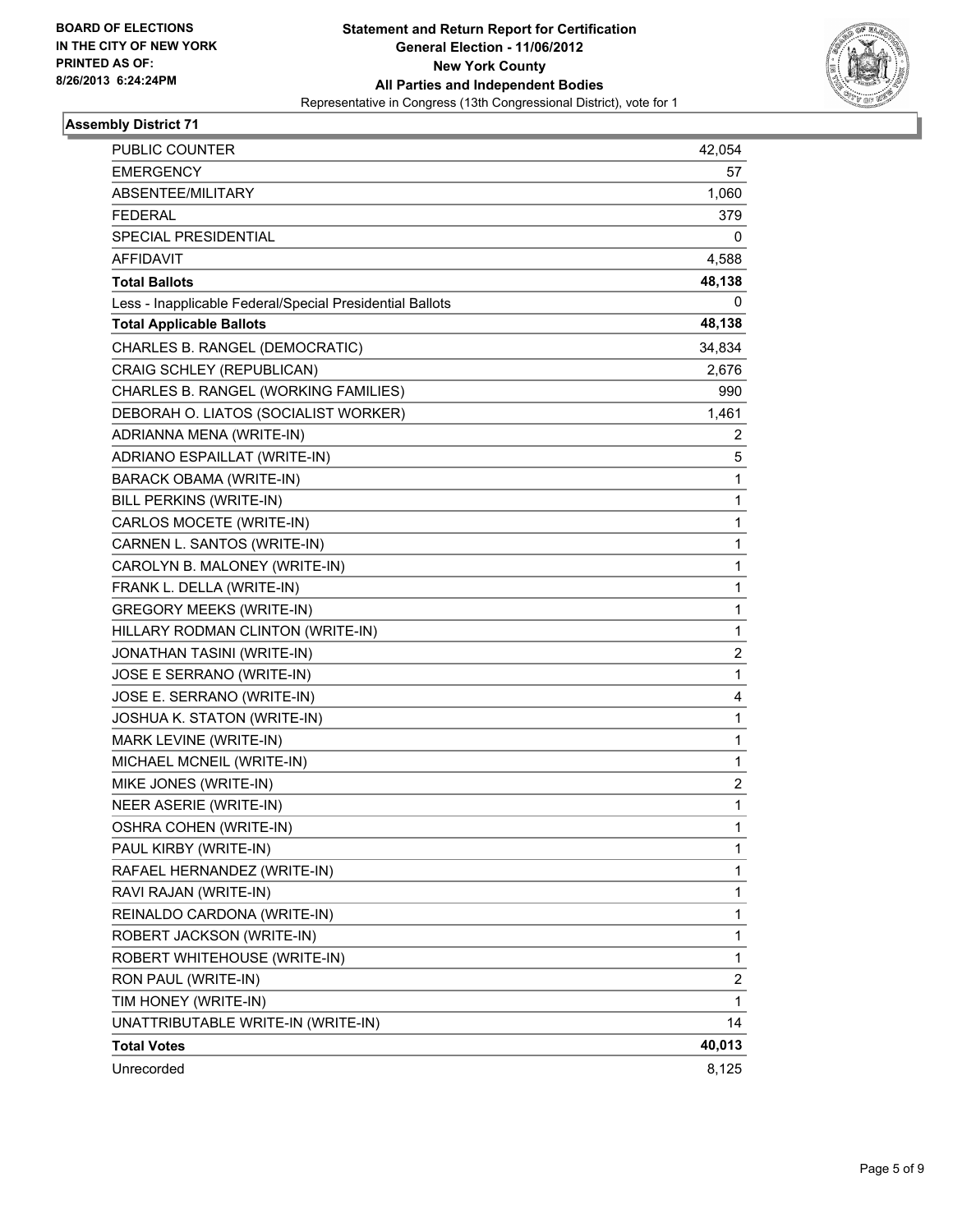

| <b>PUBLIC COUNTER</b>                                    | 36,076                  |
|----------------------------------------------------------|-------------------------|
| <b>EMERGENCY</b>                                         | 98                      |
| ABSENTEE/MILITARY                                        | 545                     |
| <b>FEDERAL</b>                                           | 316                     |
| SPECIAL PRESIDENTIAL                                     | 0                       |
| AFFIDAVIT                                                | 3,474                   |
| <b>Total Ballots</b>                                     | 40,509                  |
| Less - Inapplicable Federal/Special Presidential Ballots | 0                       |
| <b>Total Applicable Ballots</b>                          | 40,509                  |
| CHARLES B. RANGEL (DEMOCRATIC)                           | 26,923                  |
| CRAIG SCHLEY (REPUBLICAN)                                | 2,507                   |
| CHARLES B. RANGEL (WORKING FAMILIES)                     | 750                     |
| DEBORAH O. LIATOS (SOCIALIST WORKER)                     | 1,049                   |
| ADAM SOKOL (WRITE-IN)                                    | 1                       |
| ADRIANO ESPAILLAT (WRITE-IN)                             | $\overline{c}$          |
| ANNA LEE EDWARDS (WRITE-IN)                              | 1                       |
| ANTHONY E. JARA (WRITE-IN)                               | 2                       |
| <b>BARRY GOLDWATER (WRITE-IN)</b>                        | $\mathbf{1}$            |
| CHRISTINA M. DIAMOND (WRITE-IN)                          | $\mathbf{1}$            |
| JASON MARTINEZ (WRITE-IN)                                | 1                       |
| JOSE E. SERRANO (WRITE-IN)                               | $\overline{\mathbf{c}}$ |
| <b>JULIAN HAMBURGER (WRITE-IN)</b>                       | 1                       |
| PETER GREEN (WRITE-IN)                                   | 1                       |
| RICHARD HERRERA (WRITE-IN)                               | 1                       |
| ROBERT HAWK (WRITE-IN)                                   | 1                       |
| RYAN BRENIZER (WRITE-IN)                                 | 1                       |
| THOMAS A. CROSSMAN (WRITE-IN)                            | 4                       |
| UNATTRIBUTABLE WRITE-IN (WRITE-IN)                       | 9                       |
| VALERIE O'HARA (WRITE-IN)                                | $\mathbf{1}$            |
| YOSEF BLAU (WRITE-IN)                                    | 2                       |
| <b>Total Votes</b>                                       | 31,261                  |
| Unrecorded                                               | 9,248                   |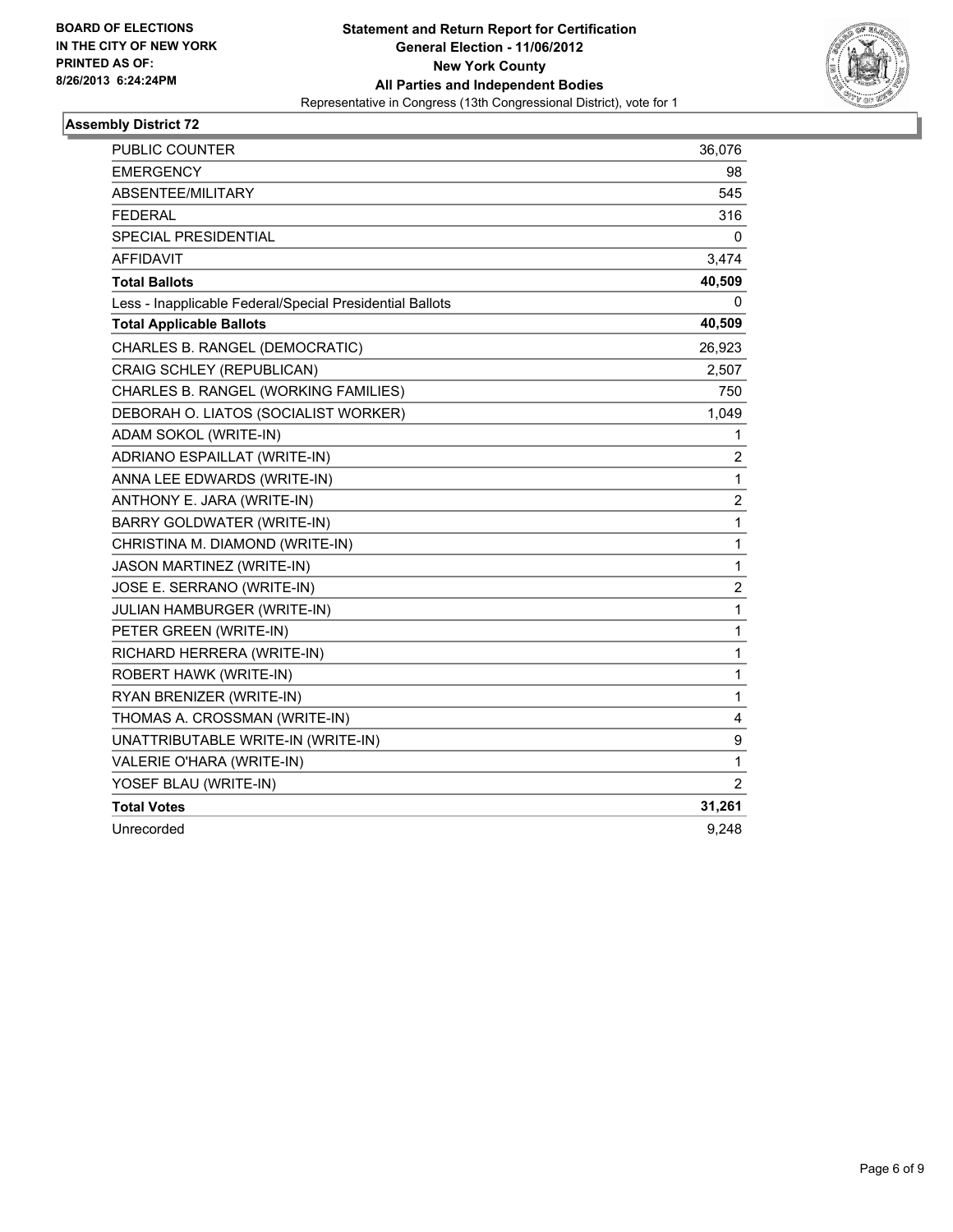

#### **Total for Representative in Congress (13th Congressional District) - New York County**

| PUBLIC COUNTER                                           | 162,622                 |
|----------------------------------------------------------|-------------------------|
| EMERGENCY                                                | 1,590                   |
| ABSENTEE/MILITARY                                        | 3,910                   |
| <b>FEDERAL</b>                                           | 1,196                   |
| SPECIAL PRESIDENTIAL                                     | 0                       |
| <b>AFFIDAVIT</b>                                         | 18,920                  |
| <b>Total Ballots</b>                                     | 188,238                 |
| Less - Inapplicable Federal/Special Presidential Ballots | 0                       |
| <b>Total Applicable Ballots</b>                          | 188,238                 |
| CHARLES B. RANGEL (DEMOCRATIC)                           | 135,934                 |
| CRAIG SCHLEY (REPUBLICAN)                                | 9,202                   |
| CHARLES B. RANGEL (WORKING FAMILIES)                     | 3,592                   |
| DEBORAH O. LIATOS (SOCIALIST WORKER)                     | 4,936                   |
| ADAM SOKOL (WRITE-IN)                                    | 1                       |
| ADAM TYRRELL (WRITE-IN)                                  | 1                       |
| ADRIANNA MENA (WRITE-IN)                                 | 2                       |
| ADRIANO ESPAILLAT (WRITE-IN)                             | 16                      |
| ADRIANO ESPAILLET (WRITE-IN)                             | 1                       |
| ALICE B. LEVY (WRITE-IN)                                 | 1                       |
| ALTON H. MADDOX (WRITE-IN)                               | 1                       |
| ALVIS CHRISTIAN (WRITE-IN)                               | 1                       |
| ANGELA DAVIS (WRITE-IN)                                  | $\mathbf{1}$            |
| ANNA LEE EDWARDS (WRITE-IN)                              | 1                       |
| ANTHONY E. JARA (WRITE-IN)                               | 2                       |
| ANTONIO VITTER (WRITE-IN)                                | 1                       |
| AUBREY ARCANGEL (WRITE-IN)                               | $\overline{\mathbf{c}}$ |
| <b>BARACK OBAMA (WRITE-IN)</b>                           | 1                       |
| BARRY GOLDWATER (WRITE-IN)                               | $\mathbf{1}$            |
| BILL CLINTON (WRITE-IN)                                  | 1                       |
| BILL PERKINS (WRITE-IN)                                  | 1                       |
| <b>BRADEDA BENSIEY (WRITE-IN)</b>                        | 1                       |
| <b>BRIAN HIGGINS (WRITE-IN)</b>                          | $\mathbf{1}$            |
| BRIAN LUNA (WRITE-IN)                                    | 1                       |
| CARLOS MOCETE (WRITE-IN)                                 | 1                       |
| CARNEN L. SANTOS (WRITE-IN)                              | 1                       |
| CAROLYN B. MALONEY (WRITE-IN)                            | 1                       |
| CHRISTINA M. DIAMOND (WRITE-IN)                          | 1                       |
| CLIFTON ADRO HYDE (WRITE-IN)                             | 1                       |
| CLYDE WILLIAMS (WRITE-IN)                                | 5                       |
| CORNELIUS COOPER (WRITE-IN)                              | 1                       |
| DENISE JOHN (WRITE-IN)                                   | 1                       |
| DENNIS BROWN (WRITE-IN)                                  | 1                       |
| EDMUND RANDOLPH HARRISON (WRITE-IN)                      | 2                       |
| FRANK L. DELLA (WRITE-IN)                                | 1                       |
| <b>GLENN GOLUB (WRITE-IN)</b>                            | 1                       |
| <b>GREGORY MEEKS (WRITE-IN)</b>                          | 1                       |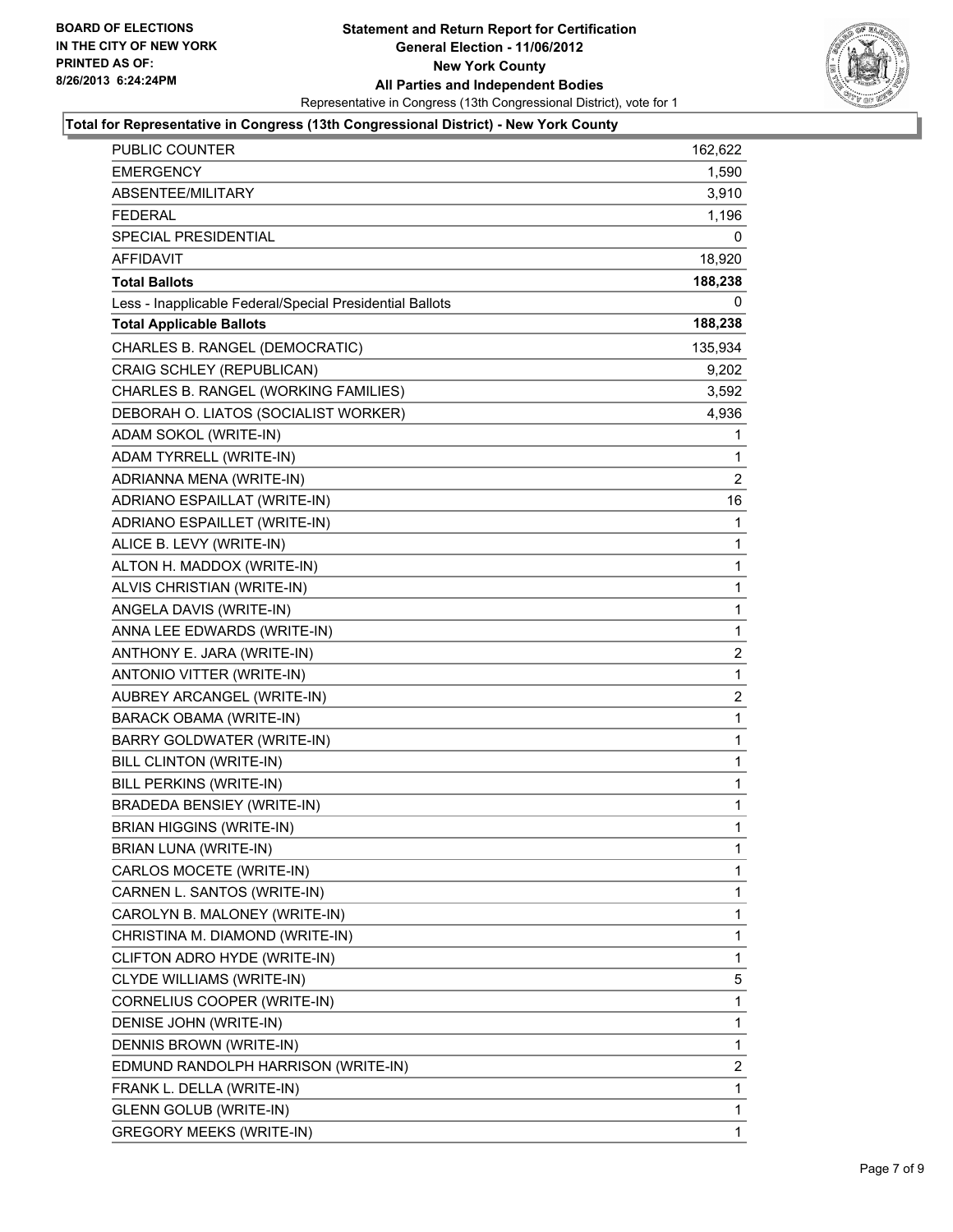

### **Total for Representative in Congress (13th Congressional District) - New York County**

| HILLARY RODMAN CLINTON (WRITE-IN) | 1              |
|-----------------------------------|----------------|
| JACK PERCELAY (WRITE-IN)          | 1              |
| JAIME HARBENSON (WRITE-IN)        | 1              |
| JASON MARTINEZ (WRITE-IN)         | 1              |
| JERROLD L. NADLER (WRITE-IN)      | $\overline{2}$ |
| JOHN AUDENT (WRITE-IN)            | 1              |
| JOHN BROWN (WRITE-IN)             | $\overline{2}$ |
| JONATHAN TASINI (WRITE-IN)        | 2              |
| JOSE E SERRANO (WRITE-IN)         | 1              |
| JOSE E. SERRANO (WRITE-IN)        | 16             |
| JOSEPH CROWLEY (WRITE-IN)         | 1              |
| JOSEPH HENSON (WRITE-IN)          | 1              |
| JOSHUA K. STATON (WRITE-IN)       | 1              |
| JULIAN HAMBURGER (WRITE-IN)       | 1              |
| KEITH WRIGHT (WRITE-IN)           | 1              |
| KIM NICHOLS (WRITE-IN)            | 1              |
| KYLE MANSON (WRITE-IN)            | 1              |
| LEONARDO MEDINA (WRITE-IN)        | 1              |
| LISA RENEE KYLE (WRITE-IN)        | 1              |
| LONDON DAIS (WRITE-IN)            | 1              |
| MANUEL MENDEZ (WRITE-IN)          | 1              |
| MARK LEVINE (WRITE-IN)            | 1              |
| MICHAEL HOGAN (WRITE-IN)          | 1              |
| MICHAEL MCNEIL (WRITE-IN)         | 1              |
| MIKE JONES (WRITE-IN)             | $\overline{2}$ |
| MONICA L ATUSO (WRITE-IN)         | 1              |
| NEER ASERIE (WRITE-IN)            | 1              |
| NELLIE HESTER BAILEY (WRITE-IN)   | 1              |
| OSHRA COHEN (WRITE-IN)            | 1              |
| PAUL KIRBY (WRITE-IN)             | 1              |
| PAUL RYAN (WRITE-IN)              | $\overline{2}$ |
| PETER ERIC EICHENBAUM (WRITE-IN)  | 1              |
| PETER GREEN (WRITE-IN)            | 1              |
| RAFAEL HERNANDEZ (WRITE-IN)       | 1              |
| RAVI RAJAN (WRITE-IN)             | 1              |
| REINALDO CARDONA (WRITE-IN)       | 1              |
| RICHARD HERRERA (WRITE-IN)        | 1              |
| ROBERT HAWK (WRITE-IN)            | 1              |
| ROBERT JACKSON (WRITE-IN)         | 1              |
| ROBERT WHITEHOUSE (WRITE-IN)      | 1              |
| RON PAUL (WRITE-IN)               | 2              |
| RYAN BRENIZER (WRITE-IN)          | 1              |
| SAM HODGE (WRITE-IN)              | 1              |
| SHOUQIAN SHI (WRITE-IN)           | 1              |
| THOMAS A. CROSSMAN (WRITE-IN)     | 4              |
| TIM HONEY (WRITE-IN)              | 1              |